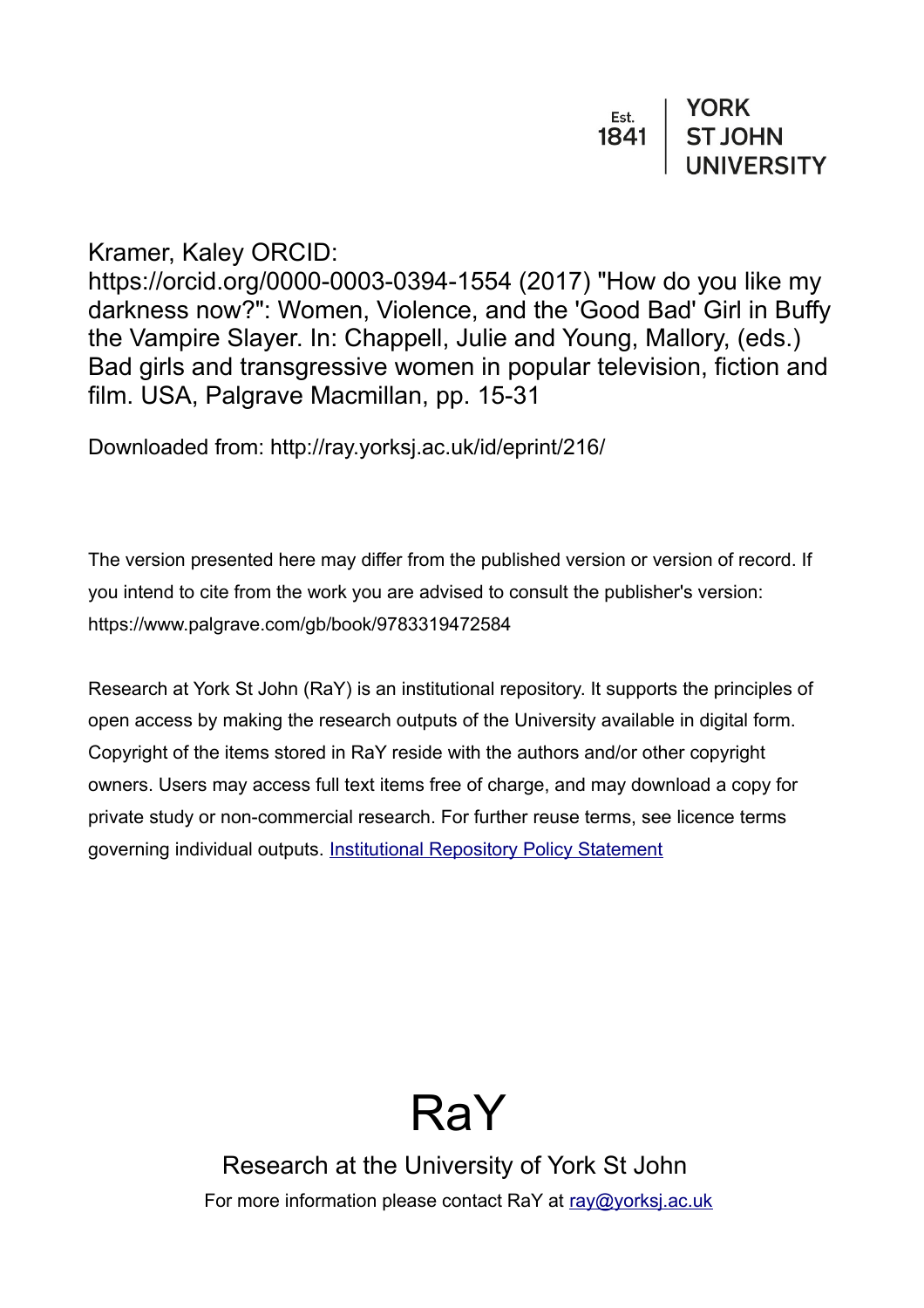"How do you like my darkness now?": Women, Violence and the 'good bad' girl in *Buffy the Vampire Slayer* Kaley Kramer

At a panel discussion for the Academy of Television Arts and Sciences in 2003, the creator of *Buffy the Vampire Slayer* (1997-2003) offered the "very first mission statement of the show": "the joy of female power, having it, using it, sharing it".[1](#page-12-0) As part of the DVD commentary on the first episode of the series, "Welcome to the Hellmouth", Whedon claimed that his intention behind the heroine was to invert the conventional horror narrative in which "a little blonde girl…goes into a dark alley and is killed".[2](#page-12-1) Each claim can be understood in relation to the central dynamic tension between femininity and violence that *Buffy the Vampire Slayer* explicitly explores. The "little blonde girl" that Whedon invokes is a "good girl", a necessary figure in Gothic fiction and horror film, whose body, "endangered, punishable, and silent", functions as an index of (masculine) violence.[3](#page-12-2) Violent *women* have a place in Gothic narratives but only as "bad girls": as aberrant, unnatural, evil. Buffy's connection to violence challenges these associations by repositioning women's uses of violence as strategies for resistance to certain kinds of injustice and inequality. Individual tussles with vampires and demons in dark alleys give way to longer, more complex meditations on women's relationship with violence on political and social scales. Buffy's exceptionalism ("one girl in all the world", as the opening sequence reminds viewers) evolves into a locally-shared responsibility throughout seasons 1-6 and, finally, dissolves into a global sharing of "female power" in the series finale.

As Alice Rutkowski notes, Buffy is no longer alone. By the early 21st century, "powerful girls [were] everywhere … even in genres previously populated only by men".[4](#page-12-3) But the subject of critical and cultural contention is not necessarily "female power", but female violence. This is an important distinction. Hannah Arendt's definitions of "power" and "violence" are useful here to understand the different reactions to women's "power" as opposed to women's "violence". While "nothing is more common than the combination of violence and power", they are not synonymous[.5](#page-12-4) "Power", for Arendt, is "never the property of an individual" but "belongs to a group and remains in existence only so long as the group keeps together".[6](#page-12-5) *On Violence* reflects specifically on the political and cultural context following World War II; the French Revolution offers a context equally open to the kinds of distinctions that she makes, particularly between violence and power. Violence, for Arendt, is instrumental; it is a *means* and "stands in need of guidance and justification through the end it pursues".[7](#page-12-6) Female characters in eighteenth-century Gothic narratives serve to indicate where power – manifested in patriarchal constructions from the family to the nation – has failed, where the "group" has broken down. Violent women, who traditionally act from the margins, are without "guidance and justification": they are erratic and unpredictable. If violence is, as Arendt understands it, a means to an end in the hands of the empowered, the chronic disempowerment of women means that they are, by default, unable to be "properly" violent, at least, their violence cannot be understood or sanctioned in a system that understands violence as such.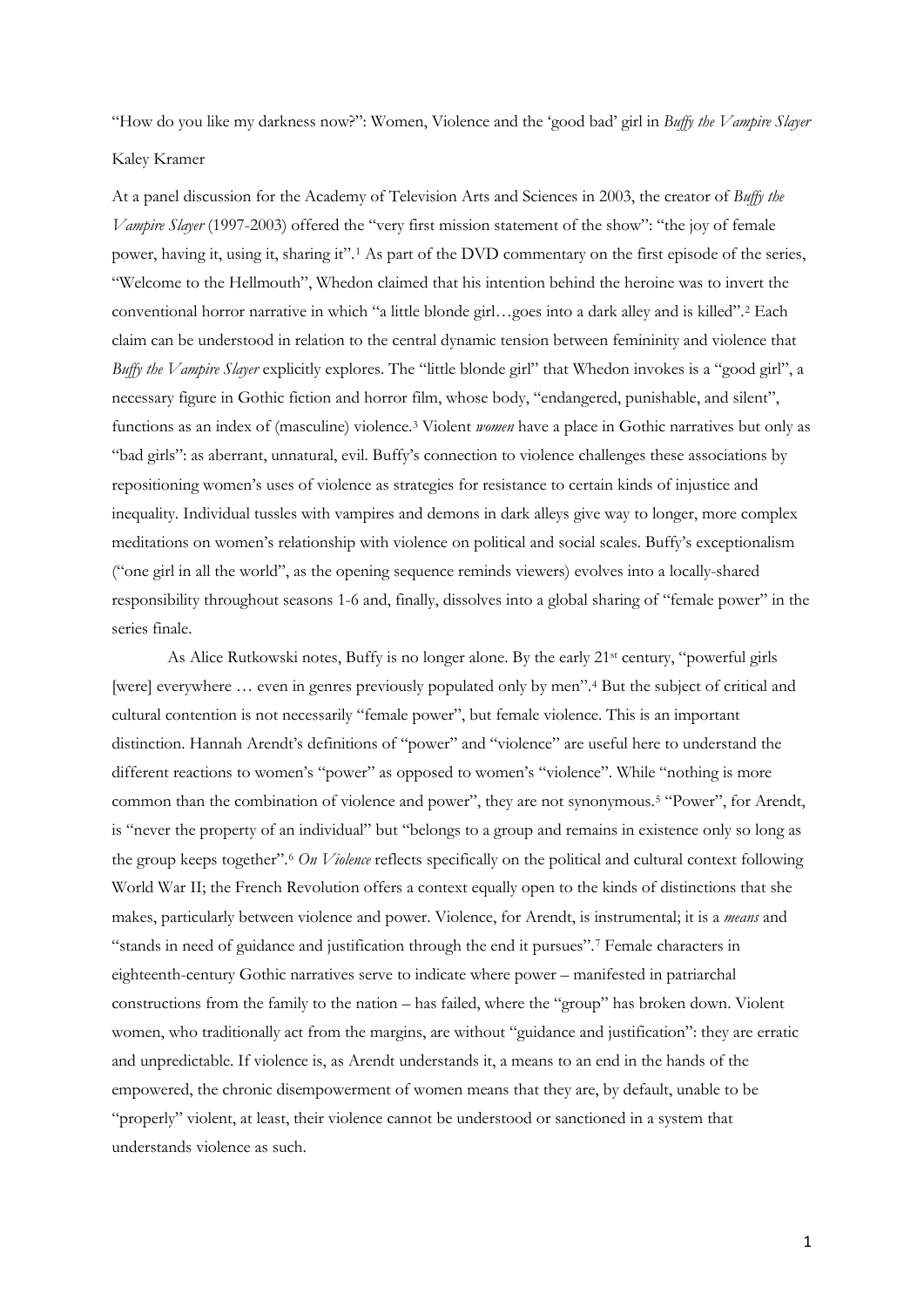While Arendt's reflections deal with violence writ large in politics and culture, the dynamics that she explores are evident in individual actions and roles as well. Men have available to them the figure of the "just warrior", a role with an established historical precedent and considerable cultural power.[8](#page-12-7) 18thcentury male Gothic characters, both villains and heroes, use violence (if not always successfully then at least with impunity). "Good" men can command violence as a means to the greater good; their deaths are sacred, sacrificial, and fit into noble patriarchal narratives. The corresponding role in this paradigm, as Frances Early notes, is the "beautiful soul": the maternal war-supporter whose vulnerability demands male protection (Helen of Troy, Guinevere, the 'mother of the nation' in war propaganda). At the margin of this paradigm is the female fighter, "an identity in extremis, not an expectation" – the result of an extreme threat that has temporarily displaced the patriarchal protection offered through men.<sup>[9](#page-12-8)</sup> Where women are violent in traditional narratives it is frequently as a last resort, or for reasons that serve to reinforce passive femininity: in defence of their virginity, their sexual purity, their children. Only very rarely are women permitted to use violence in defence of a man. Women's violence – whether in a singular event or as part of their personality – generally results in their social exclusion, either in relation to the event or because of their exceptionality. When required, women's violence to *themselves* – honourable suicide – is accepted as properly feminine, another defence of the *quality* of femininity that requires the destruction of the tainted example. Buffy's own suicide at the end of season 5 (rarely considered thusly by either fans or scholars) repositions her as a redemptive sacrifice, whose gift of (love) herself defeats evil and saves the world. The sixth season reveals the inadequacy of this action, however, and the analogy falls apart. Buffy is forcibly resurrected into a world she considers "hell": even her sacrifice is denied – if the "hardest thing to do in this world is live in it" ("The Gift", SE05EP22), then she cannot take the easy way out. If death is welcome, life will be her punishment.

Violence is a conventional feature of the Gothic mode and serves to distinguish "masculine" and "feminine" in its deployment and effects. While women most frequently serve as indicators of off-page or off-screen violence, they also function as a litmus-test of defensive or chivalric violence. Again, in keeping with the paradigm above, male violence ensures female preservation and through this, serves to hold up qualities to which masculinity requires access to but not association with: innocence, purity, submission. The masculine hero preserves and treasures these qualities, but does not embody them. In this fashion, then, the thrust of a sword, the swing of a fist, or the crack of a gun can be justified as a means to an end, and the fundamental disregard for innocence/purity/submissiveness that is built into violence can be excused, and the perpretator is paradoxically valorized for "protecting" precisely those qualities he ignores. Violent women upset not only the binary between "masculine" and "feminine" but threaten the foundation of patriarchal ideology, which requires ongoing violence in the service of an imagined (but never realised) future peace.

Gothic literature, from Horace Walpole's inaugural *The Castle of Otranto* (1764), privileges the "good girl": the virtuous, passive, and submissively suffering woman. Indeed, Walpole's novel features *only* "good girls" in the persecuted Isabella, the martyred Matilda, and the suffering Hippolita.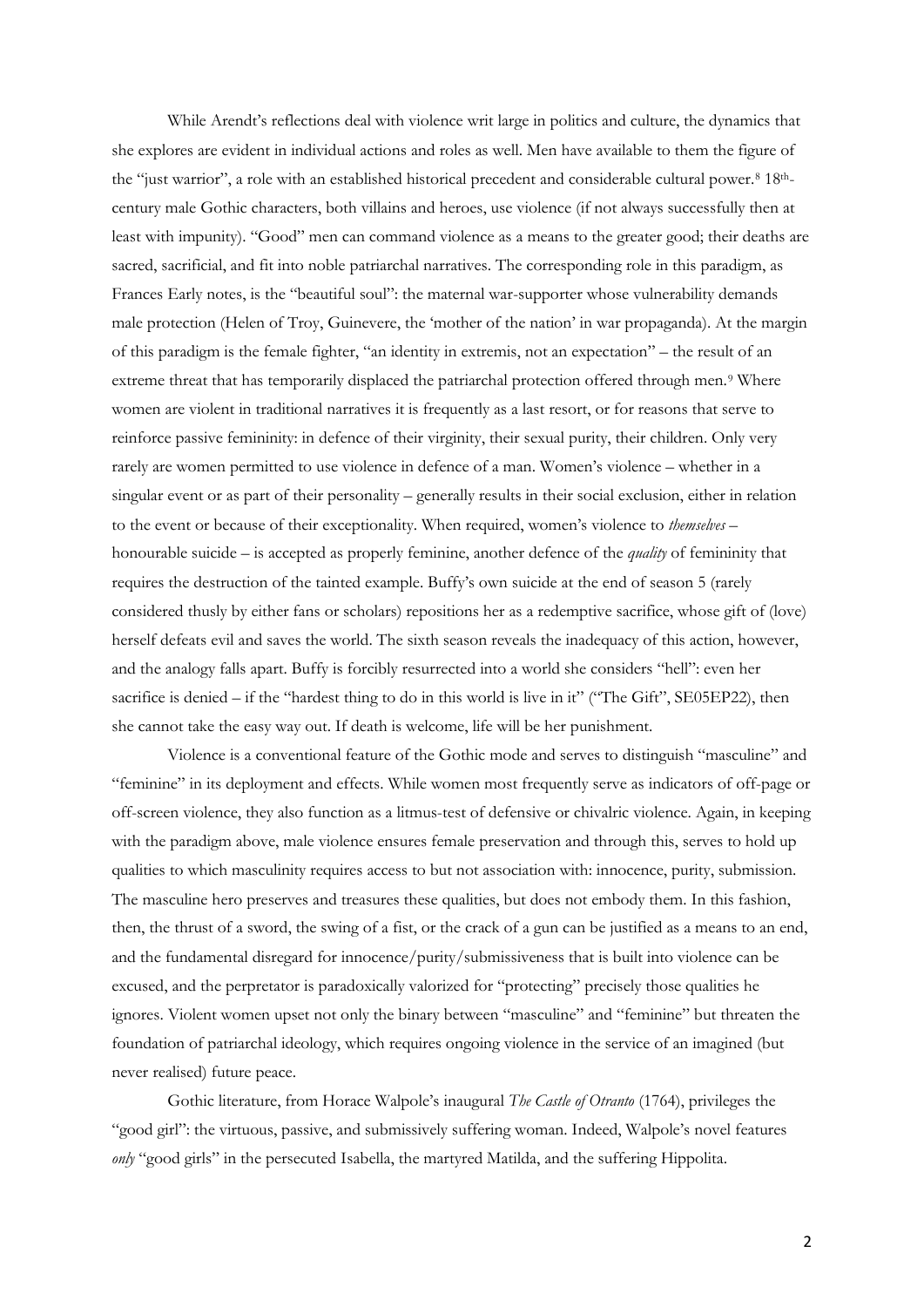Demonstrating its debt to Sensibility, the Gothic made full use of the connection between femininity and passivity, placing virtuous heroines in scenes of increasingly extreme distress. Regardless of the situation, Walpole's female characters adhere to the cultural strictures forbidding women's violent action. Women who responded in kind to violence, or who manifested through their actions the violence implicit in ideology, are unredeemable. Matthew Lewis's *The Monk* (1796) provides a dramatic example of this in the fabulously corrupt and spectacularly violent Prioress, who takes sadistic pleasure in condemning the pregnant Agnes to slow starvation and death in a cell. Even in a text that takes pleasure in graphic violence, the Prioress faces a "most summary and cruel vengeance" at the hands of an angry mob (*not*, importantly, by the hand of the heroic Lorenzo), who, after stoning her to death, "exercised their impotent rage on her lifeless body…till it became no more than a mass of flesh, unsightly, shapeless, and disgusting".[10](#page-12-9) Ann Radcliffe's genre-defining novels of the 1790s include examples of violent women as mad (Laurentini in *The Mysteries of Udolpho* (1794)), and dangerous (Marchesa Vivaldi in *The Italian* (1797)). It is not until Charlotte Dacre's *Zofloya; or, The Moor* (1806) that a "bad girl" enters the scene in the character of Victoria di Loredani.

Splendidly unrepentant and "strikingly criminal", Victoria is violent by nature and violently nurtured. As Kim Michasiw notes, her crimes "are more ambitious and more extensive than those of her nearest parallel … Laurentini di Udolpho": while the latter "haunts" Radcliffe's novel, Victoria takes centre stage and is, albeit temporarily, successful beyond the dreams of even Lewis's infernal Monk, Ambrosio:<sup>[11](#page-12-10)</sup>

She commits three premeditated murders, only one of which has any claim to having been provoked by a fit of passion. She is the direct cause of a suicide. She is untroubled by her illicit sexual liaisons—except by their not taking place. She leaves polite society to live among banditti with no male guardian save the Moorish servant for whom she entertains increasingly explicit sexual longings. She never ceases to blame her erring but pathetic mother for all her troubles … and watches over the final convulsions with a fixed smile of contempt.[12](#page-12-11)

Yet, as Michasiw also recognizes, Victoria's circumstances are those of Radcliffe's heroines for the first half of *Zofloya*: abandoned, isolated, and incarcerated.<sup>[13](#page-12-12)</sup> Where Radcliffe's heroines endure silently, Victoria rages and schemes. The evocative climax of the novel – and Victoria's career of violence – is the murder of Lilla, whose perfect feminine softness inspires Victoria's "immediate hatred" and jealousy.[14](#page-12-13) Far from the "post-Radcliffean male Gothic writers [who reduced] the Gothic heroine to the status of quintessential 'defenseless victim, a weakling, a wimpering, trembling, cowering little piece of propriety'", Dacre allows her protagonist the full flush of violent impulse and action.[15](#page-12-14) Demanding silence, Victoria rejects Lilla's protest that she "can never do [Victoria] any harm" by insisting that she "hast already done … more ill than the sacrifice of thy worthless life can repay" (223). While in Victoria's twisted logic, Lilla's mere existence has blasted her hopes for Henriquez, Victoria's rage illustrates the limits of femininity represented in Lilla's perfect whiteness and innocence. Lilla's existence – the cultural hegemony of her particular femininity – marks the boundary of Victoria's options. In any other Gothic novel of the period, Lilla would inspire defensive violence; in Dacre's novel, Victoria, a woman, violently destroys precisely what would otherwise be protected.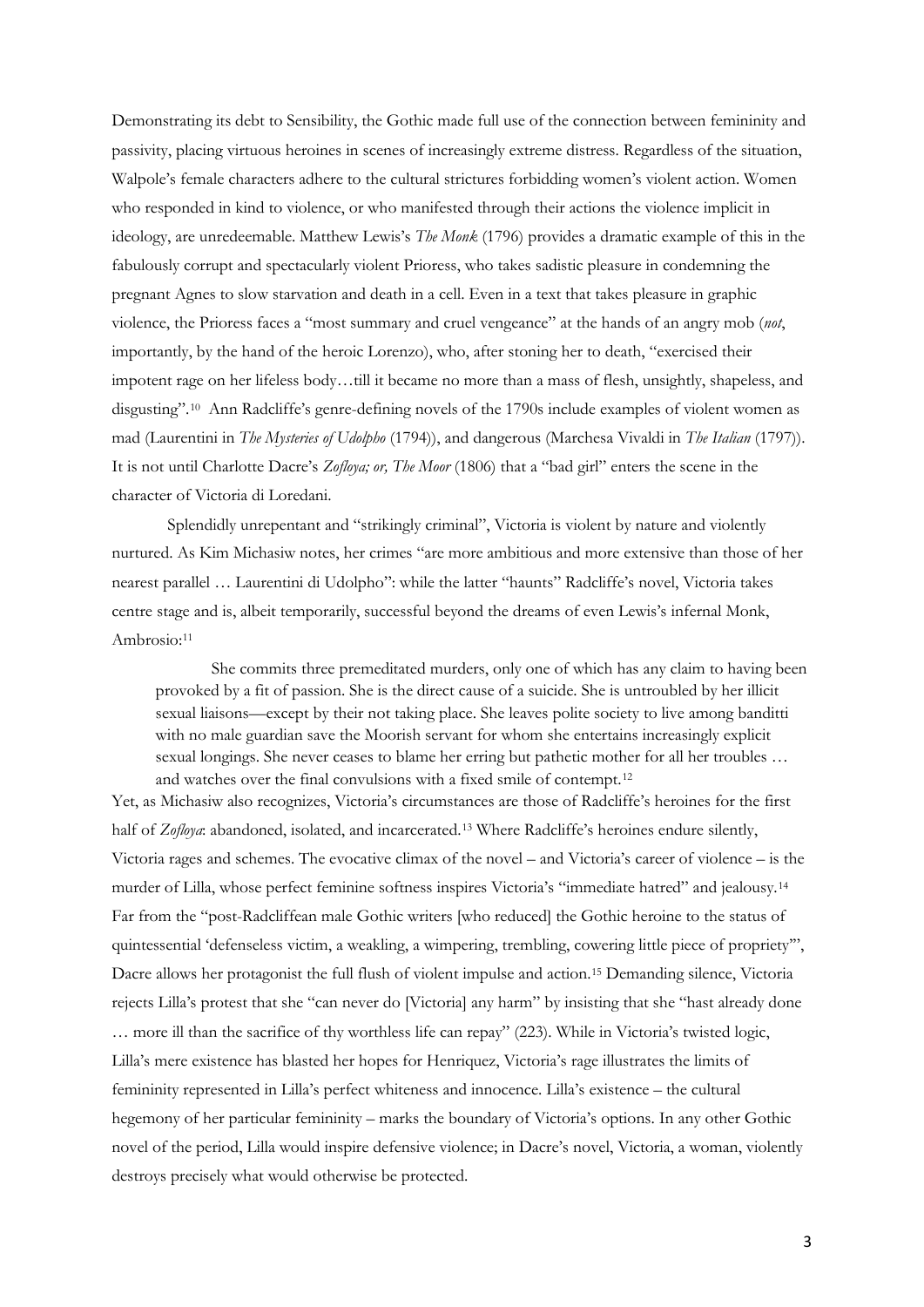"The castle is *mine*", says Victoria, in a defiant rejection of Zofloya's command (227). She has committed an act of violence and is unrepentant. Victoria's violence threatens not only patriarchal systems of control and oppression but rejects the foundations that justify that violence by removing the "helpless" woman. Victoria's final murderous act is represented as a loss of reason: she is otherwise calculating, scheming, and careful – guided by Zofloya, she poisons, sows discontent, and watches her actions unfold. "Nerved with hellish strength" after killing Henriquez, Victoria "shrieks" throughout her final encounter with Lilla, who supplicates, sobs, and cries (222-225). That Victoria is enraged is obvious, but while Michasiw allows that this murder might be committed in a "fit of passion", Arendt's discussion of emotion and violence offers another reading. "Rage and violence turn irrational only when they are directed against substitutes".[16](#page-12-15) Lilla might stand in for that which Victoria *lacks* – namely, "that fairy delicacy [and] baby face" (213-214). But Lilla is also *exactly* the proper source of Victoria's rage: Lilla's presence in the text, her physical manifestation of privileged femininity, stifles Victoria's ability to name and access her desires. Lilla is the embodiment of the gendered construction that underwrites women's need for protection and mobilizes and maintains patriarchal forces. With the elimination of "weak" femininity, the virtuous goal of masculine violence is removed from the patriarchal order, thus, ending the need for violence in defence of that system. This is a theoretically non-violent state. Arendt argues that "power and violence are not opposite; where the one rules absolutely, the other is absent".[17](#page-12-16)

If the object of male violence is to protect "helpless" women from other violent men and we remove the weak woman from that system (as Victoria does Lilla) we can start to see the ends of female violence, as different from male violence. The clearest contemporary example of this in the Gothic mode is *Buffy the Vampire Slayer*. Buffy is not only a violent woman, she is a defender – a "just warrior" who moonlights as a "beautiful soul": she embodies the qualities that she defends. Buffy's ability to use violence is an important development of Gothic femininity and is a welcome contribution to discourses of gender and violence. Her relationship with violence is further complicated – as it is with Victoria di Loredani – because of her *enjoyment* of violence – an ambiguity that Buffy is aware of and struggles with throughout the series. The pleasure she takes in her body's abilities, her strength, speed, and agility, can only be indulged in hunting and killing vampires. Violence for Buffy is both physically rewarding and morally sanctioned – it partakes of the same logic as masculine violence and, crucially, it demonstrates that women as well as men "can find something attractive about violence".[18](#page-12-17) Gothic literature since Walpole draws attention to "the variability and murkiness of boundaries, or 'edges' and 'fine lines' between seduction and domination, pleasure and danger, responsibility and exploitation, agency and objectification, consent and coercion".[19](#page-12-18) Boundaries are places of violent encounters, dark alleys that trap and kill "little blonde girls" who belong firmly within protective circles of ideology. *Buffy the Vampire Slayer* exists almost entirely on these "fine lines" but reimagines the boundaries as spaces of potential and power through the perspective of a young woman who never firmly positions herself on either side of these binaries.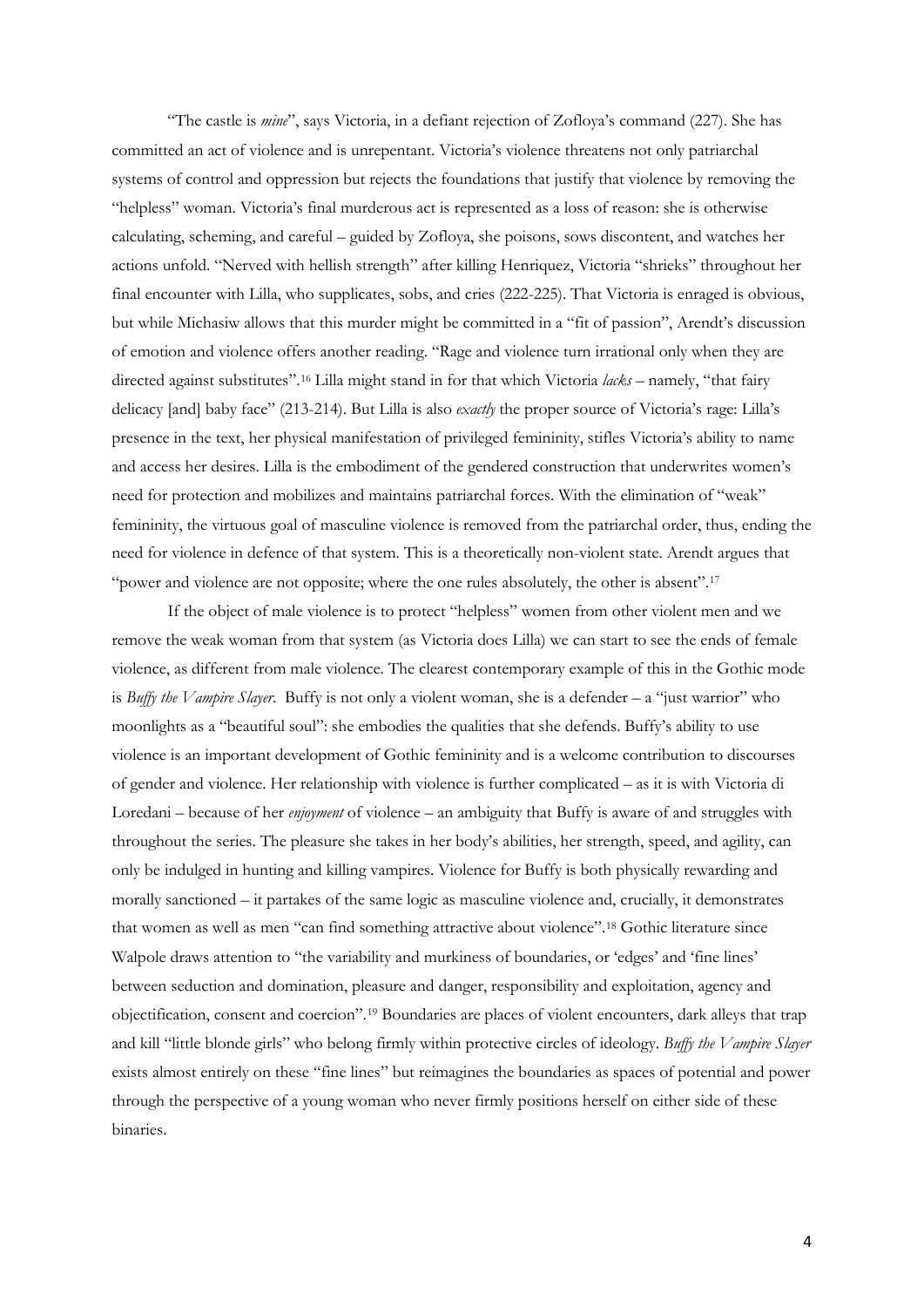The incongruity of her knowledge and skills with what is expected of "little blonde girls" frequently drives the narrative. Violent women are, of course, "bad", but *Buffy the Vampire Slayer*  interrogates the moral power that judges and classifies women as "good" and "bad" and repositions these qualifiers in relation to violence. Buffy is often "good" when she is most violent (killing a threat); "bad" when her behaviour does not align with the expectations her physical appearance elicits. Of course, "bad girl" can be used in a resistant discourse of gender: given the misogynist construction of "good" as a woman who embodies patriarchal expectations of a passive, demure, disempowered femininity, being a "bad girl" can be understood as laudable, courageous, and dangerous. But Buffy is not *that* kind of "bad girl" – a point made repeatedly when the show contrasts Buffy with visually coded "bad girls" (as in "School Hard" in which she is partnered with the class "bad girl", Sheila Martini, who smokes, dyes her hair, and refers to her boyfriend as "Meatball" (SE02EP05)) and of course, the lascivious, promiscuous rogue, Faith ("Faith, Hope, and Trick", SE03EP03). Within the show, Buffy is often interpellated as "bad" (Principal Snyder consistently and unjustly proclaims on Buffy's degenerate nature, going so far as to catch a "whiff of jail" as he considers her future ("When She Was Bad", SE02EP01)). For at least three seasons, Buffy struggles to overcome her guilt at being the reason for her parents' divorce and her mother's relocation from Los Angeles to Sunnydale by performing (almost always unsuccessfully) as a "good girl". After years of misunderstandings and unjust punishment, Buffy's mother is finally witness to her daughter's Slayer abilities when Spike and his cadre of vampires attack Buffy in "School Hard". At precisely this point, there is a moment of reconciliation between mother and child when Joyce acknowledges that her daughter "can take care of herself; she's brave, resourceful, and thinks of others in a crisis" (SE02EP05). Ironically, in the pivotal encounter between Buffy and Spike, it is Joyce who violently attacks the vampire, saving her prostrate daughter from almost certain death. Joyce's recourse to violent defence of her child fits traditional models of acceptable violence but it is also a moment of bonding between Buffy and her mother – violence is a shared experience between these women. From personal experience, Joyce understands that "bad" girls are sometimes "good" and that, in a violent world, non-violence is not an option.

But Buffy is also bad at *being* a girl: she is unable to be either passive or helpless. Buffy is in many ways a typical teenager: she can be overwhelmed emotionally, she is frequently jealous, and occasionally naïve and petty. She is a cheerleader, hyper-aware of fashion and popular culture, concerned about her appearance and boys. Buffy's keenest anxieties surface around her persistent desire to be "normal". Simply put, her on-going battle against evil interferes with her social life. Her inability to be a girl is directly related to her exposure to and awareness of violence; Buffy exemplifies Arendt's and Bar On's cautions that "violence habituates the agent" and that readiness to fight increases the likelihood of a violent reaction where none is needed.[20](#page-12-19) Buffy trains. Buffy trains regularly, intensely, incessantly. She trains this way – and is trained this way – because she and her watcher know more than anyone that violence might be required to counter violence at any point. A frat party, a birthday celebration, walking home at night, the banal cruelties of high school peer groups: high school is Hell. Literally. Buffy's

5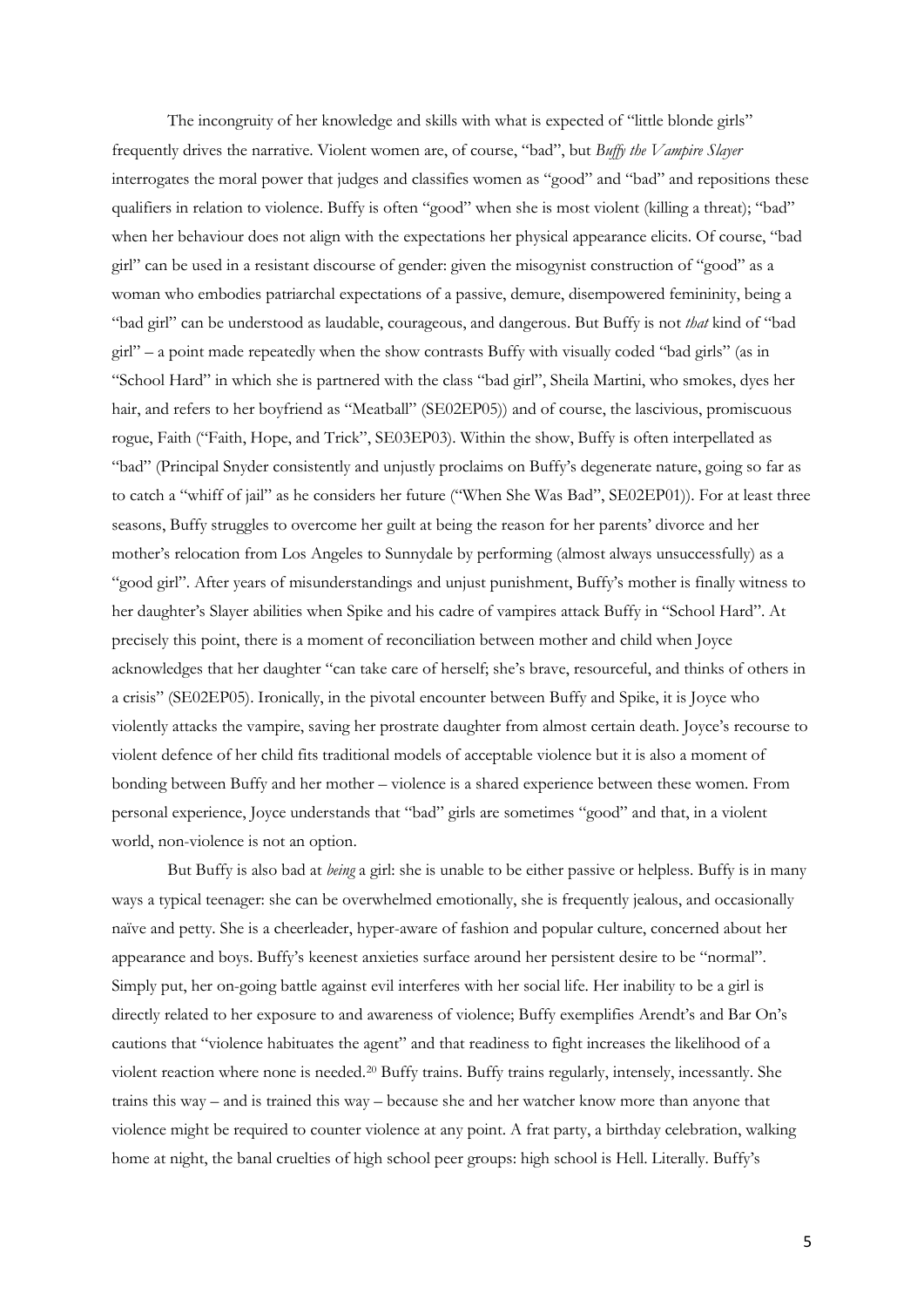awareness, however, provides a model that is followed by her female peers. The awkward, shy, and bookish Willow turns those attributes into a force to be reckoned with. Cordelia enacts a mini-revolution in rejecting her "queen-bee" friends, dating Xander in spite of the "social suicide" that entails. Joyce, as discussed, accesses a level of violence in her protection of Buffy. Buffy's strength, which she takes for granted in both slaying and non-slaying situations frequently draws attention to her lack of appropriate "girlishness" and extends to her social circle. Buffy's attitudes, drawn in her case from her abilities as a Slayer, open up alternatives for everyone. Men, in Buffy's area of influence, also fail to fulfil their expected gender roles. In *Buffy the Vampire Slayer*, no one performs their expected role: they cease to be "good" students, boyfriends, teachers, fathers, and instead become complex subjectivities. This is the long end of female violence. Far from the struggle with an assailant in a dark alley, the real target of both Buffy and *Buffy* is the ideology that underwrites gender binaries and rejection of the "good" girl.

Good girls are very often dead girls. Buffy's knowledge and knowledge demand a level of ethical awareness that are not apparent in her pre-Slayer self (briefly glimpsed in "Becoming, part I" (SE02EP21) and of course in the earlier film, directed by Fran Rebel Kuzui, *Buffy the Vampire Slayer* (1992)). It is also what prevents her, even when it becomes a possibility, from truly desiring to give up her abilities and accompanying violent activities. Knowing, Buffy cannot *unknow* or forget. Furthermore, violence is not solely the destiny of "hot chicks with super powers" ("End of Days", SE07EP21). In "Helpless", a weakened Buffy walks home alone (her red coat evoking Little Red Riding Hood) and encounters everyday sexism. The perpetrators are human but Buffy is shaken not by her inability to *kill* them, but by her awareness of her vulnerability in the face of potential male violence (SE03EP12). Implicitly, the question that begins to emerge is how *other women* deal with this entirely real and human violence – not only demons prey on Sunnydale's women. And not only women are the victims of violence. In many ways, the series exploits its supernatural credentials to side-step the visceral results of the kind of slaying that Buffy engages in nightly. Vampires and most other demons either turn to dust or melt away once slain, leaving no evidence of their passing.[21](#page-12-20) The corporeality of human bodies marks them as different *after the fact*: the bodies of Kendra, Jenny Calendar, Joyce, the Mayor's hapless assistant, Katrina, and Buffy herself testify to the real consequences of violence that are only ever a step away from the explicit focus of the show. Mimi Marinucci notes that "feminist discussions of violence usually focus on men's violence against women"; given that the primary form of violence in Gothic narratives is "symbolic of rape, which is symbolic of women's oppression", this is not unexpected.[22](#page-12-21) Yet, Buffy's primary concern is not the fight against women's oppression, but the on-going struggle against Evil, which is finally revealed as ideology itself. Her use of violence is not primarily directed against men (nor are monsters understood reductively as metaphors for men in all cases), but against threats to humanity. Buffy "valorises physical violence on both a practical level (how to survive in a dangerous world) and a religious level (how to save the world from evil)".[23](#page-12-22) She is both a provocative icon for women's use of violence and an important figure for repositioning women as equal participants in the struggle against injustice.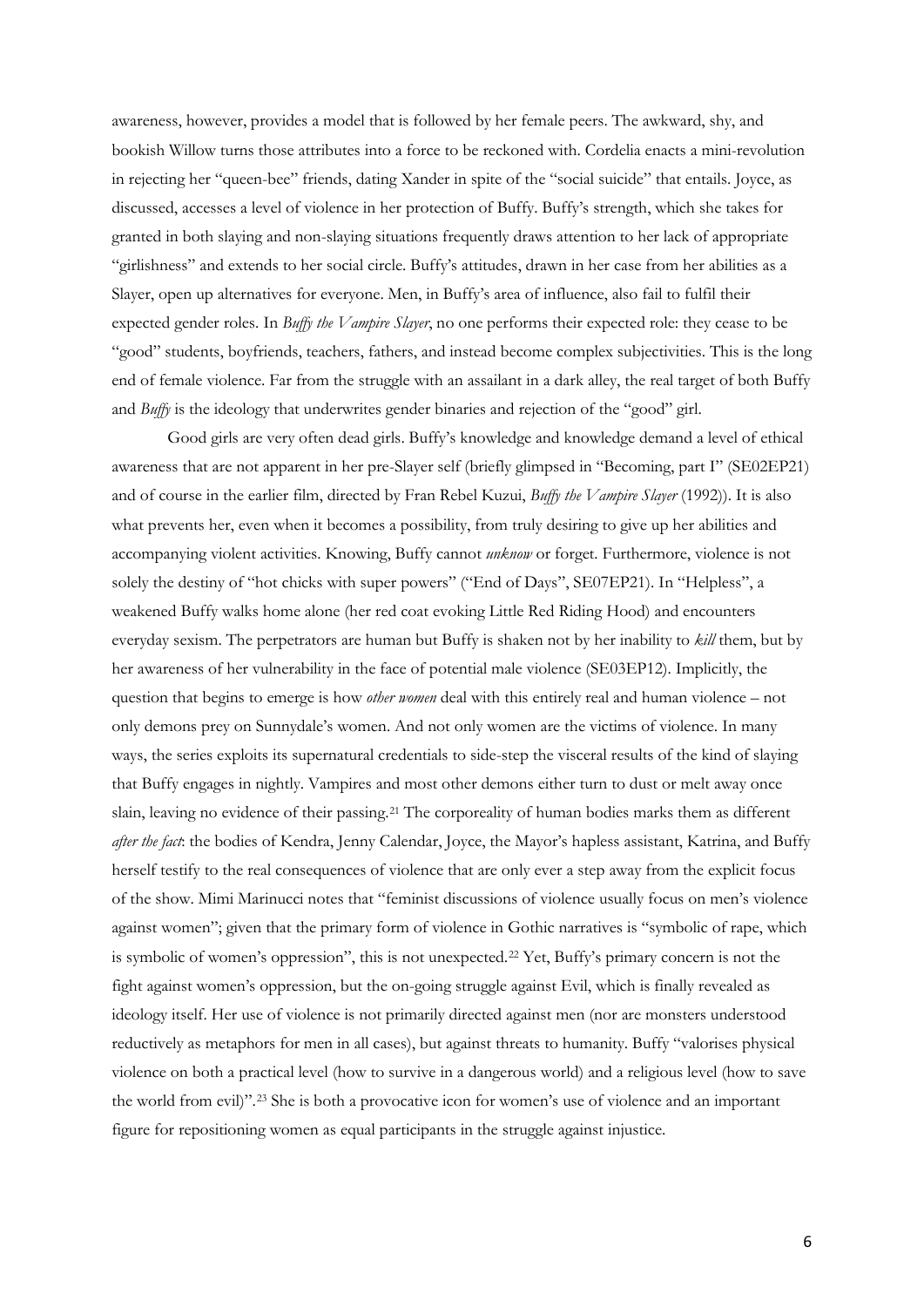Buffy's introduction to violence via the Watchers' Council initially connects her to a patriarchal institution, for which she is an instrument of violence. The Watchers' Council (with the significant exception of Giles) demands the kind of submission and obedience expected of "good girls" – albeit for very different ends. After Dracula in season 5, Buffy battles the only female "Big Bad" in the series, the unrepentantly violent and spectacular "Glory". In the fractured world of *Buffy the Vampire Slayer*, Buffy is both the moral centre and the marginal threat. It is this careful maintenance of the liminal space between threat and that which is threatened that allows Buffy to act as the violent agent and, ultimately, as her own "guidance and judgement" on when and how violence will be used. This prevents, in Buffy's case as it could not in Victoria's, violence from running amok – Buffy is no anarchist and will not allow the "means of destruction [to] determine the end": Arendt warns, "where violence is no longer backed and restrained by power … the end will be the destruction of all power".[24](#page-12-23) As the Slayer, Buffy is the "just warrior" whose justification for violence is in the act itself and needs no explanation. As Buffy Summers, however, she occupies the role of "bad girl" from the perspective of conventional authorities: her mother, her principal, the police, and her peers and classmates (outside of the selected few who are aware of her Slayer status). From the collective perspective of social and cultural authorities, Buffy is "bad": she sneaks out (of her bedroom, of class, off school grounds); she hangs out in graveyards; she dates older men; she burns down buildings and has little regard for property; and of course, she has a criminal record. Her secret identity *is* a "bad girl" – one that makes her as visible as her Slayer role requires her to be invisible.

The tension between Buffy's daytime performance of daughter, girlfriend, and all-American girl leaves her unsatisfied, however. In "Buffy V. Dracula" (SE05EP01), the link between violence and desire materialises in the form of Dracula. Dracula reminds Buffy of her responsibilities and, paradoxically, the pleasure of the kill, the joy in violence. Following from the finale of season 4, "Restless", in which Buffy confronts the "first Slayer" who hints that the Slayer's power is rooted in darkness, the opening of season 5 offer a new glimpse of Buffy's relationship to violence. Opening on a post-coital scene with her boyfriend clearly sated and asleep, the episode focuses on Buffy, awake and frustrated. She slips out of bed for a spot of slaying, returning contentedly to bed only after staking a vampire after a gruelling chase and fight. Conflating the domestic scene with Gothic violence, this moment destabilises generic conventions. Furthermore, it is Buffy taking on the traditionally male act of slipping away. Unfulfilled by domestic pleasures, Buffy leaves the warm embrace of her lover for the illicit thrill of a graveyard staking. Precisely at this moment, Dracula appears to expose the inadequacy of her conventional relationship with Riley. Compared to Buffy's previous antagonists, Dracula is hardly an obvious threat. Dressed like a reject from a Lestat look-alike contest and sporting an indeterminate European accent, Dracula nonetheless brings skills to the fray that are either not present or implicit in other opponents. More than any other vampire, except perhaps Spike, Dracula returns the particularly sexualised threat of vampires to the forefront. Dracula is no different from vampires in the end, but his *modus operandi* makes him particularly dangerous: he makes his victims want the violence that he brings. As Mimi Marinucci argues, human blood for vampires in *Buffy the Vampire Slayer* is "resistable": there are several examples of alternatives to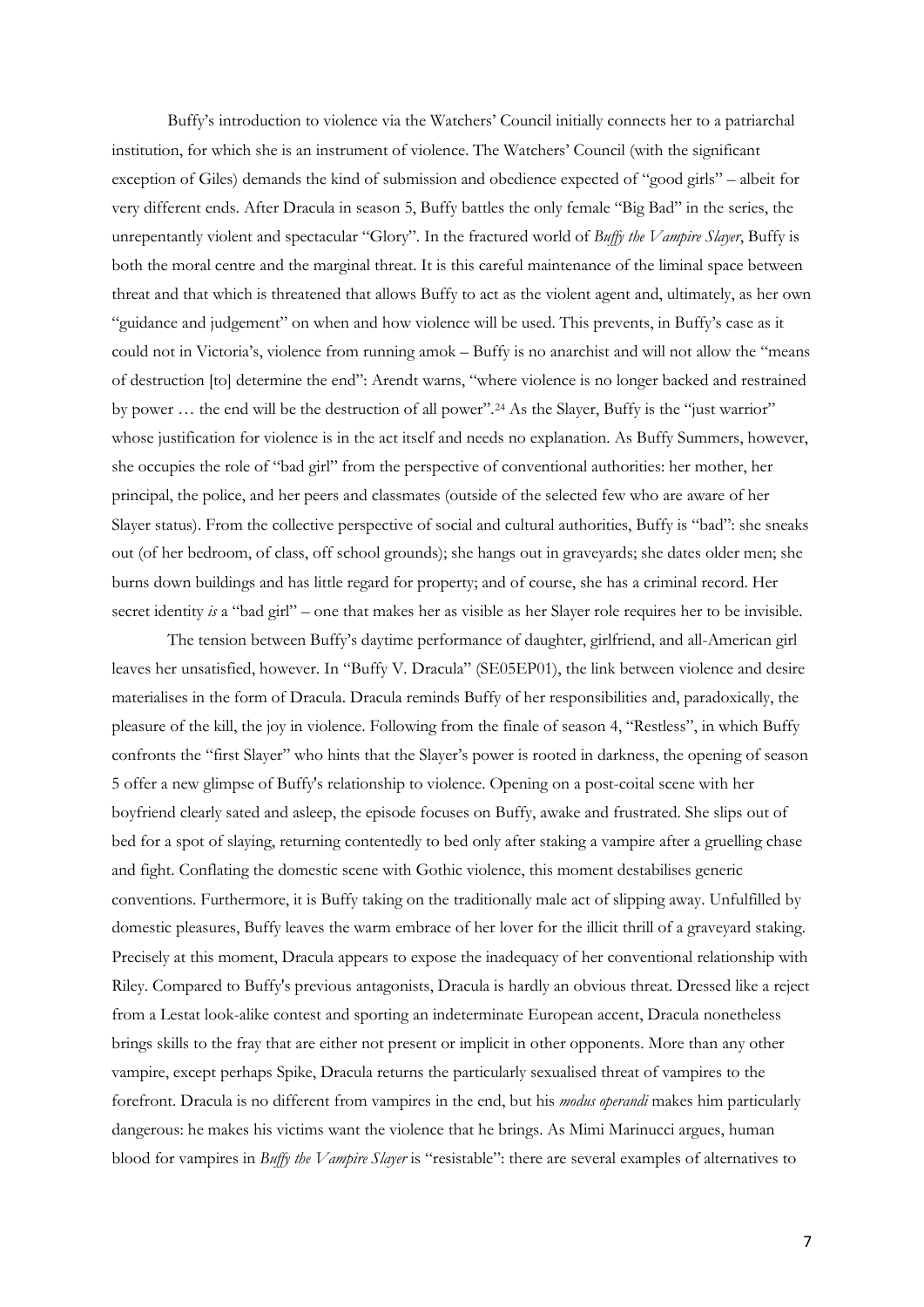human blood that work over the course of the show and other examples whereby the extraction of blood does not need accompanying violence or death.[25](#page-12-24) Dracula, on the other hand, makes explicit the buried violence of patriarchy and gender expectations. Not that these are ever far from the surface - Faith finally points out the elephant in the room when she declares in her first appearance that slaying makes her "hungry and horny" (SE03EP03), later demonstrated in her sexual encounter with Xander ("The Zeppo", SE03EP13). For Dracula, however, violence and desire order the world are evidenced in his assumption of the power to name and classify. His attraction for Buffy is his knowledge of her gifts, her ability, her body. Echoing the first Slayer, he tells her that she as yet does not know the extent of her power or the power of her darkness. Buffy's darkness is positioned beyond her own ability to access and explore: it requires a male teacher and her own chosen passivity. As is implicit in the mandates and control of the Watchers' Council, female violence is only appropriate under male direction: like Victoria in *Zofloya*, Buffy has the option to abdicate responsibility for her actions and desires. The visual cues in this episode are explicit: Buffy initially fights Dracula in red leather trousers completing the "Faith"-inspired outfit and clearly recalling the "bad girl" attitude (and implying her fate – Faith is dispatched by Buffy at the end of season 3). After her first seduction by Dracula, Buffy changes into *pink* leather trousers and a black top with a much lower neckline. But *pink* leather is the symbol of the good "bad" girl and it is in this garb that she defeats Dracula, refusing the dichotomy between 'good' feminine/passive and 'bad girl'/aggressive.

The final showdown in Dracula's castle – a sudden addition to the Sunnydale skyline, whose appearance does not go unremarked – brings to televised-technicolour the familiar elements of Stoker's text. There is a box of earth, a wolf prowls the rooftops, bats swoop, Xander falls easily under the "thrall" of Dracula and becomes a twitchy and entirely ineffective Renfield. Giles falls unwittingly to the Three Sisters, who, rather than stalk into Jonathan's bedroom, wait in what seems to be an oubliette for passing men. Buffy seems destined for the role of Lucy Westenra, a character defined as much by her sexual desire ("Why can't they let at girl marry as many men as will have her?"[26](#page-12-25)) as by her passive helplessness. Hovering between "good girl" submission and "bad girl" aggression, a "man's brain" and a woman's heart, Buffy is Mina Harker all along.[27](#page-12-26)

Buffy's final rejection of Dracula's seduction crucially involves her ownership of that "darkness" that Dracula has attempted to use against her. Assuming that her darkness is a source of fear, Dracula's makes it a source of erotic power – but only if she commits to his tutelage of her powers. Thus, as a representation of patriarchal order, Dracula demonstrates that the "moral stricture against violence serves the interests of the dominant state"[.28](#page-12-27) That *Dracula* represents the "dominant state" foreshadows the extent of Whedon's ambitions for his "little blonde girl" in season 7, but at this point, the allusion remains ambiguous. Buffy's empowerment through violence should place her firmly outside of society. But Buffy can do far more than Mina Harker, who is finally contained by Van Helsing before Dracula is killed in the novel. She takes the offer of knowledge, having learned that knowledge can come from unlikely places, but her reaction to the taste is triumphant and unexpected: "Wow", she says, after a vision of her true powers is granted through Dracula's blood, "that was gross" (SE05EP01). Dracula's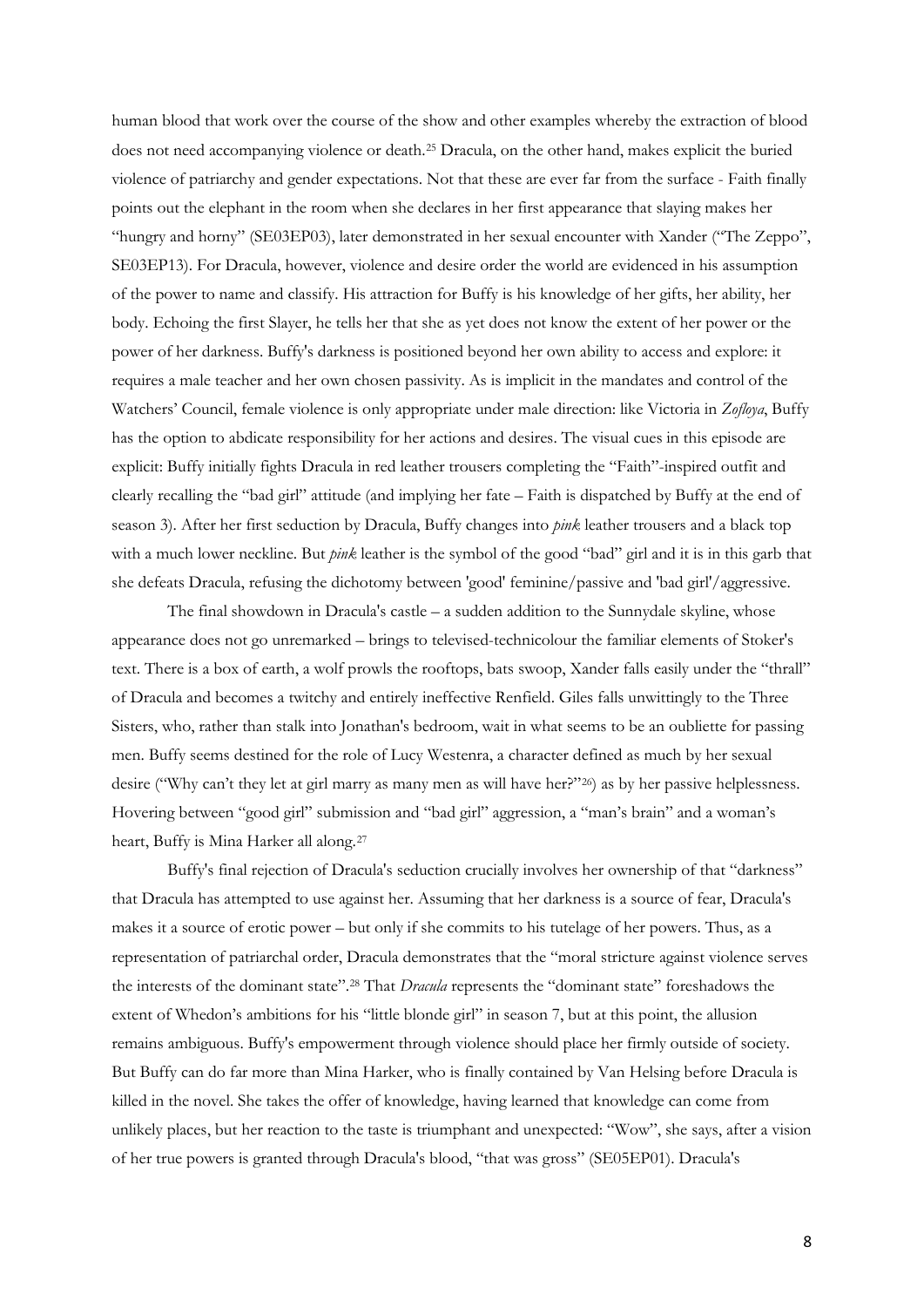astonished "you are resisting!" expresses surprise in Buffy's ability to be both acquiescent and strong. Buffy has reserved the right to change her mind and to use opportunities to her own advantage. Her final quip to the dusted (if not destroyed) Dracula, "How do you like my darkness now?" is a triumphant, but not unproblematic, claiming for herself of her powers and abilities, their potential uses and potential consequences. In this image of the good "bad" girl, Whedon extends the problematics of sanctioned "masculine" violence, and explores how women might use violence to counter the injustices of patriarchy itself – a theme that begins in the supernatural world of Sunnydale but finds its most empowering expression in the real world.

Following her encounter with Dracula, which provokes her curiosity about the roots of her relationship with violence, Buffy enters into a new contract with Giles, formerly her official 'Watcher' and connection to the Watchers' Council. Rather than focusing on the refinement of her violent skills, Buffy now wishes to understand the origins of those abilities, signalling a transition away from a preoccupation with the act of violence, and a move toward an understanding of the ideological bases of violence. At the end of season 4, Buffy and her friends invoke the power of the "first Slayer" to enable their defeat of Maggie Walsh's Frankenstein-creature, Adam. Once called, however, the first Slayer proves remarkably resistant to returning safely to the past.[29](#page-12-28) She appears with appropriately enigmatic advice in season 5 (when Buffy's "gift" shifts from "love" to "death", SE05EP18) and again in season 7 when Buffy seeks the original Watchers' Council: the "Shadow Men" (SE07EP15). Significantly, the first Slayer is not present during this final encounter and Buffy takes her place in a re-enactment of the original ritual that created the Slayer line. The ritual gestures towards the "revolutionary act of lawmaking violence": "the necessary lawlessness involved in the act that founds or makes law…justified retrospectively through its law-preserving iteration – even as the latter, law-preserving violence…inevitably bears the traces of the original lawless imposition of the law".[30](#page-12-29) The gender dynamics of the scene also allow a connection to Carole Pateman's "Sexual Contract" that underwrites the social contract. Pateman argues that the sexual subjugation of women precedes and supports the foundation of patriarchal systems that require but erase all trace of that deliberate subjugation.[31](#page-12-30) Buffy finds herself at the genesis of the Slayers, face to face with the origins of her superhuman abilities, and crucially, as they attempt to imbue her with the "original" Slayer power, it takes the visual form of a black, noxious cloud that winds its way around her shackled leg, and threatens a symbolic rape. What is done cannot be undone and it is not for Buffy to redress this historic wrong. What she can do, however, is break the cycle by refusing any further additional power from this (rapacious) source. Her rejection completes the destruction of the institutional force of the Watchers' Council (whose headquarters – and most of the Watchers – are destroyed in SE07EP09). From this point, Buffy's actions – her violence – take on the quality of divine violence: "interrupting the systemic violence of things as they are and initiat[ing] a new historical epoch".<sup>[32](#page-12-31)</sup>

In the final season Buffy comes face to face with the limits of her abilities as "the *one* girl in all the world". In an early confrontation with her Slayer-daughter, Joyce asks the obvious question: what good does Buffy's violence do? ("Gingerbread", SE03EP11) By season 3, let alone season 7, it is patently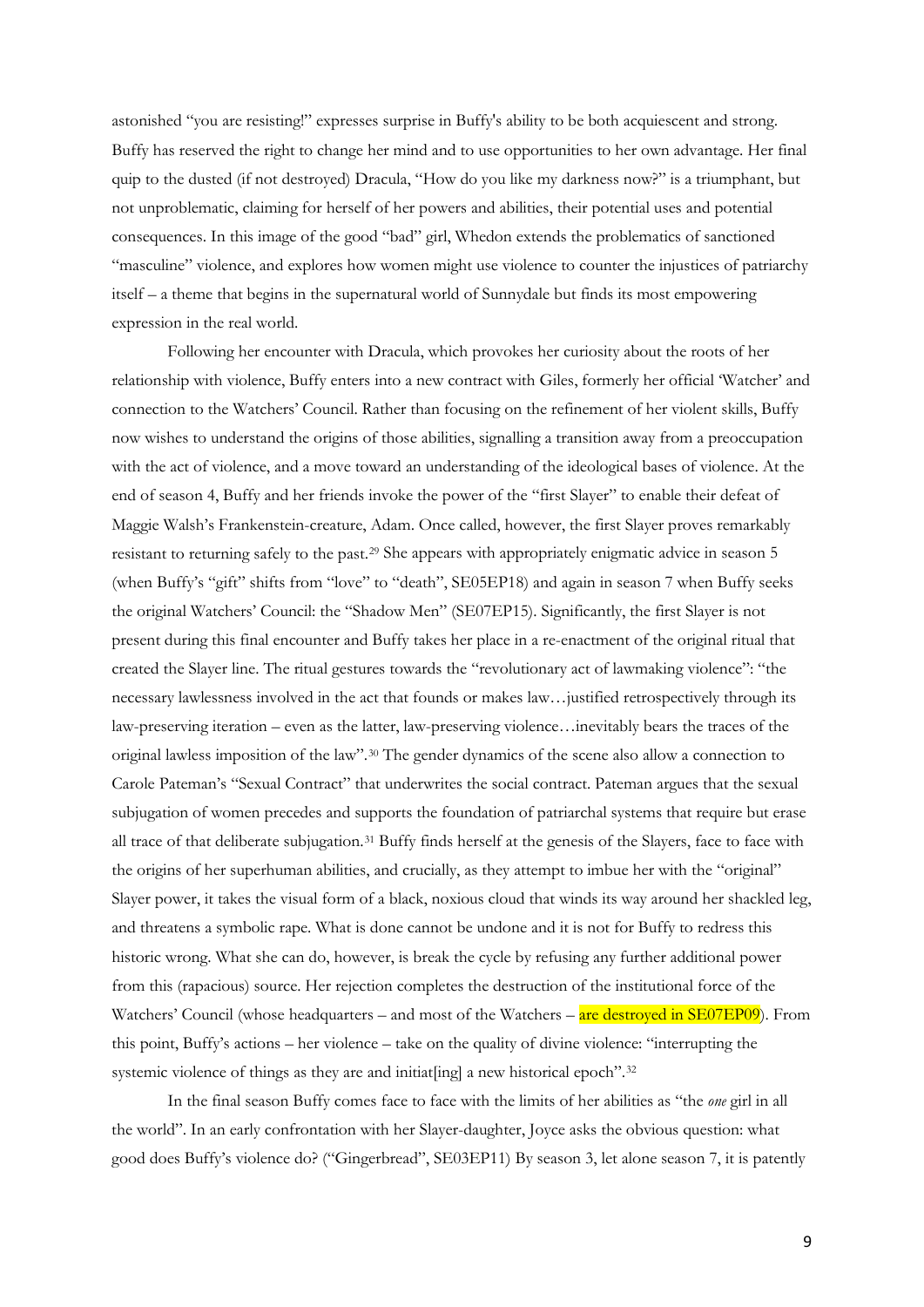obvious that Buffy's attention to individual demons and vampires does little to stem the flood of violence that happens nightly in Sunnydale, and is certainly happening elsewhere (Cleveland is posited as the location of another Hellmouth in "The Wish", SE03EP09). The manifestations of evil in *Buffy the Vampire Slayer* generally progress from singular, embodied threats into increasingly abstract demons. Buffy's death at the hands of the Master (she is drowned and resuscitated by Xander in the season 1 finale) sets the Slayer machine in motion, resulting in Faith whose arc is worthy of more discussion than this chapter would allow. In subsequent seasons, Buffy fends off her own boyfriend, a demonic Mayor, a Frankensteinian cyborg, a displaced hell goddess, a "trio" of disaffected nerds who wish to play out a comic book trope of "domination", which culminates in a finale in which Buffy is conspicuously absent from the final "fight" (in which Xander saves the world by not fighting Willow). In season 7, while viewers fumble for the plural of "apocalypse" one more time, Buffy and her stalwart friends, with a slowly growing band of "potential" Slayers must face the disembodied root of all evil: the First. The "Big Bad" of season 7 is no thing, no demon or vampire, no goddess from another dimension, no malevolent men intent on world domination. The First manifests everywhere and nowhere; it appears in the form and voice of the dead and has no desire but destruction. It cannot interact with the world, enlisting the Harbingers ("the Bringers") to advance before it, having proven their allegiance through self-mutilation: blinding and cutting out their tongues, lest they see or say what is not permitted. The First exists primarily as a voice, insidiously undermining the heroines and heroes; often appearing as a trusted (and departed) loved one. In certain crucial moments, like the evening before the final battle for Sunnydale, the First appears to Buffy *as* herself – and the visual effect of this encounter is to see Buffy deny *herself*. In this sense, the First is not an external enemy, but is representative of the machinations of ideology itself – it is the force that weakens the subject from within, and it is against this threat that Buffy (and her small "army" of potential Slayers) must now engage and defeat, if the world is to survive.

These are the stakes, so to speak. Buffy must defeat an overwhelming force, embodied in the "ubervamps" that rush toward her in the final scenes of the series finale, but they are secondary – the battle turns on Willow's actions, executed in a room far from the battlefield. Again, the centre of the battle is not precisely where Buffy is – it is displaced a little. Willow's contribution to the battle is to further displace and decentre matters. Entrusted with the a Scythe given to Buffy by The Guardians, a group of women who forge the weapon for the Slayer away from the knowledge of the Shadow Men or the Watchers' Council, Willow casts a spell that gives every potential slayer an equal share in the power that Buffy has borne alone for seven years. In the wake of Willow's incantations, the potential slayers are realized as "full" Slayers, each as strong and agile as Faith or Buffy, each able to meet the forces of evil on their own, forceful terms. Kennedy (a potential Slayer and Willow's girlfriend) visibly feels the rush of power, and as the hordes descend, Vi, previously a shy potential, remarks that she will enjoy this moment, with a relish that Faith or Dracula would applaud ("Chosen", SE07EP22). But even this distribution of the Slayer-force is only a gesture at the real project. The army of Slayers in Sunnydale, no matter the odds, will inevitably make their enemies "dust" (with some help from a sacrificial Spike, who channels a burst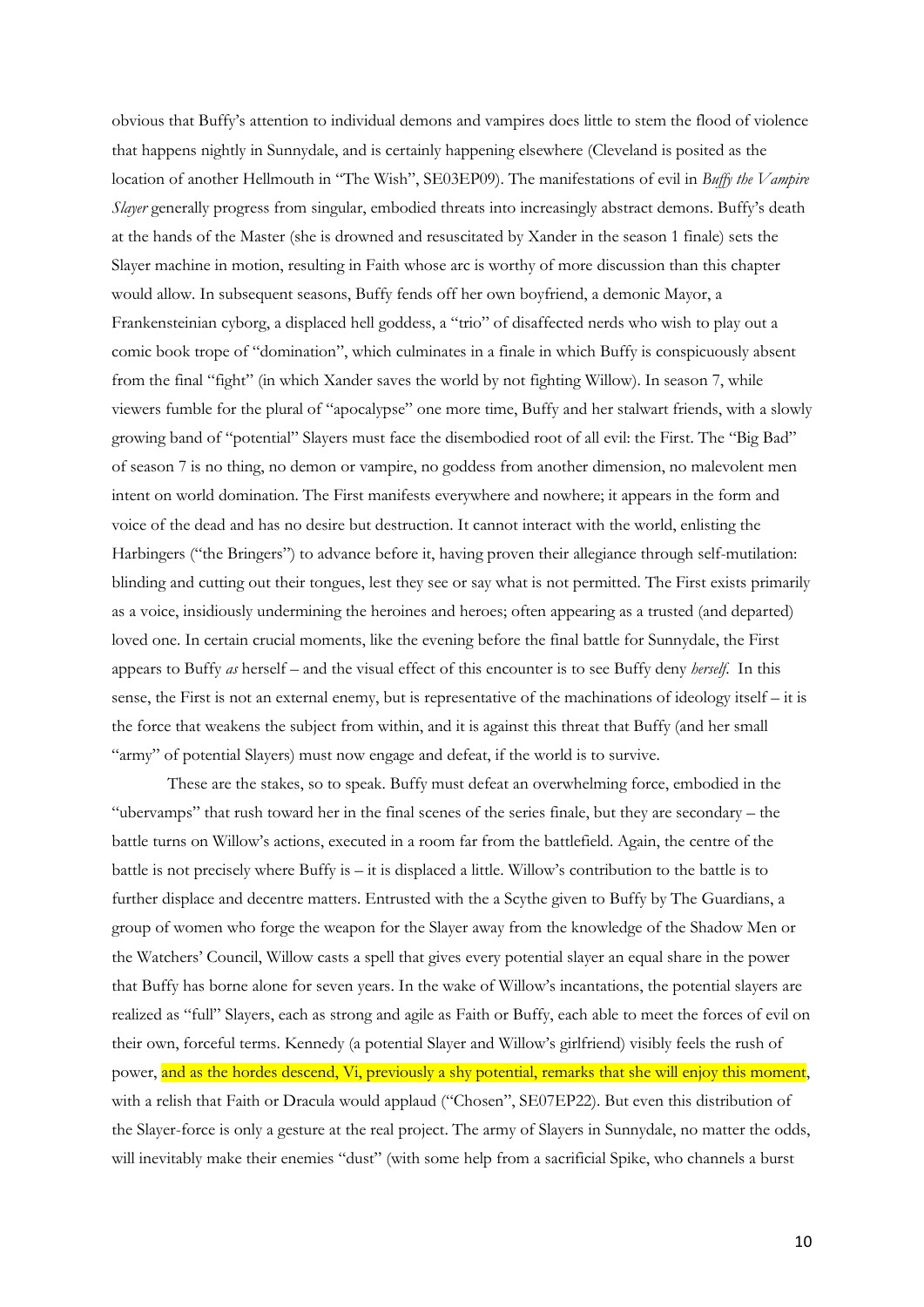of sunlight into the Hellmouth, disintegrating their foes wholesale). The most important ramification of Buffy's plan and Willow's spell lies in the sharing of Slayer-force with *all* women. In a retrospective montage, given to the viewer at the climax of the battle at the Hellmouth, *Buffy the Vampire Slayer* offers the power, awareness, and abilities of the Slayer as a universal awakening. Buffy defies Slayer tradition (and the patriarchy that created it) and makes a provocative offer: "So here's the part where you make a choice. What if you could have that [her] power? … I say my power should be *our* power" (SE07EP22). What follows her offer is a series of images of anonymous women of various ages, cultures, and circumstances, each feeling the same "rush" that Vi and the Slayers experiences so pleasurably. These women are *not* at the Hellmouth, they are not fighting supernatural demons, or staking vampires. The apocalypses they face are everyday ones: the anxiety of organized sport, the alienation of high school, or the banality of domestic abuse. In each case, they (in the Buffy's words) "stand up" against the forces (internal or external) that oppress them. And it is in this equivalency – that the women in this montage are mobilizing the same strength, the same ability to meet violence with equal (or superior) force as the Slayers at the Hellmouth that is the ultimate point of Whedon's series. *Buffy the Vampire Slayer* is about the joy of female power: having it, enjoying it, and *sharing* it. Buffy, Faith, and the warriors at the Hellmouth are righteous warriors. The global community of empowered women are no less than Buffy: they are all good "bad" girls.

<sup>3</sup> Kelsie Hahn, "Lady Killer: death of the feminized body in the Whedonverse", *Slayage: the Journal of the Whedon Studies Association* 10.1 (35), Winter 2013: para. 2. [www.whedonstudies.tv](http://www.whedonstudies.tv/) [accessed 18 December 2014].

 <sup>1</sup> Whedon, qtd. in Gwyn Symonds, *The Aesthetics of Violence in Contemporary Media*. New York and London: Continuum, 2008, p. 127.

<sup>2</sup> Joss Whedon, "Welcome to the Hellmouth", DVD commentary. *Buffy the Vampire Slayer Collector's Edition*. Sony Entertainment,

<sup>4</sup> Alice Rutkowski, "Why chicks dig vampires: sex, blood, and *Buffy*", *Iris: A Journal about Women*. Fall 2002: 12- 24 (12).

<sup>&</sup>lt;sup>5</sup> Hannah Arendt, *On Violence*. New York and London: Harvest/Harcourt Inc., 1970, p. 47.<br><sup>6</sup> Arendt. p. 44.

 $<sup>7</sup>$  Arendt, p. 51.</sup>

<sup>8</sup> Frances Early, "Staking her Claim: *Buffy the Vampire Slayer* as transgressive woman warrior", *Journal of*  Popular Culture 35.3 (Winter 2001): 11-27 (17).<br><sup>9</sup> Jean Bethke Elshtain, *Women and War*. Chicago: Chicago University Press, 1995, p. 173.<br><sup>10</sup> Matthew Lewis (1796), *The Monk*. Howard Anderson, ed; Emma McEvoy, notes and

Classics, 1995, p. 356.<br><sup>11</sup> Kim Ian Michasiw, Introduction. *Zofloya; or, The Moor* (1806). Kim Ian Michasiw, ed. Oxford: World's Classics, 2000, p. ix.<br><sup>12</sup> Michasiw, pp. ix-x.

<sup>&</sup>lt;sup>13</sup> Michasiw, p. xvi.<br><sup>14</sup> Charlotte Dacre (1806), *Zofloya; or, The Moor*. Kim Ian Michasiw, ed. Oxford: World's Classics, 2000, p. 132.<br>All further references are to this edition and will be given in parenthesis in-text

<sup>&</sup>lt;sup>15</sup> Ellen Moers, qtd in Carol Margaret Davison, "Getting their knickers in a twist: Contesting the Female Gothic in Charlotte Dacre's *Zofloya"*, *Gothic Studies* 11.1: 32-45 (40). <sup>16</sup> Arendt, p. XXX<br><sup>17</sup> Arendt. p. 56.